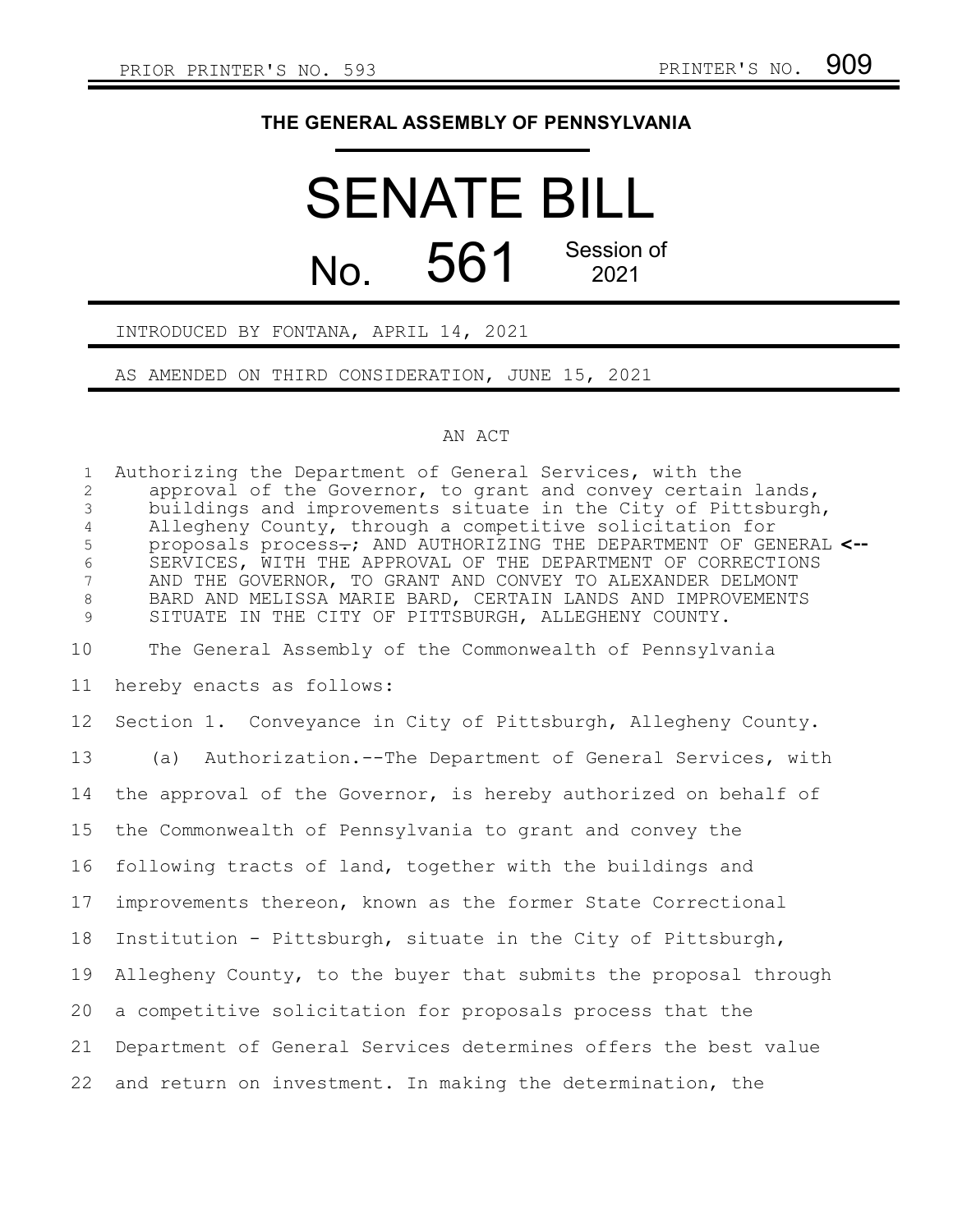Department of General Services may consider, in addition to price, the proposed use of the property, job creation, return to the property tax rolls and other criteria specified in the solicitation documents. A competitive solicitation committee shall be established to review proposals and recommend a buyer. The competitive solicitation committee shall be comprised of the Secretary of General Services or a designee, the member of the Senate in whose district the majority of the property is located or a designee, the member of the House of Representatives in whose district the majority of the property is located or a designee and an official representative of the municipality in which the property is located. 1 2 3 4 5 6 7 8 9 10 11 12

(b) Property description.--The property to be conveyed under subsection (a) consists of two tracts of land totaling approximately 20.2736-acres, including all improvements located thereon, bounded and more particularly described as follows: ALL THOSE CERTAIN parcels of land, with improvements thereon, situate in the City of Pittsburgh, Allegheny County Pennsylvania, within the area bounded by Westhall Street, New Beaver Avenue, Doer Street and the low waterline of the Ohio River, more particularly described as follows (such descriptions not constituting a consolidation of lots): 13 14 15 16 17 18 19 20 21 22

23

#### Tract 1

BEING the lands within Tax Parcel No. 44-B-100 east of Tax Parcel No. 44-B-125, a section of the former CSX Transportation System and the following Tax Parcels: 44-B-20, 44-B-25, 44-B-26, 44-B-50, 44-B-60, 44-B-70, 44-C-60, 44-C-68, 44-C-90, 44-C-122, 44-C-124, 44-C-402, 44-G-01, 44-G-02, 44-G-20, and 44-G-298. BEGINNING at a point located at Pennsylvania State Plane South Coordinates: N 423084.50, E 1330519.44, being S 85° 05' 24 25 26 27 28 29 30

20210SB0561PN0909 - 2 -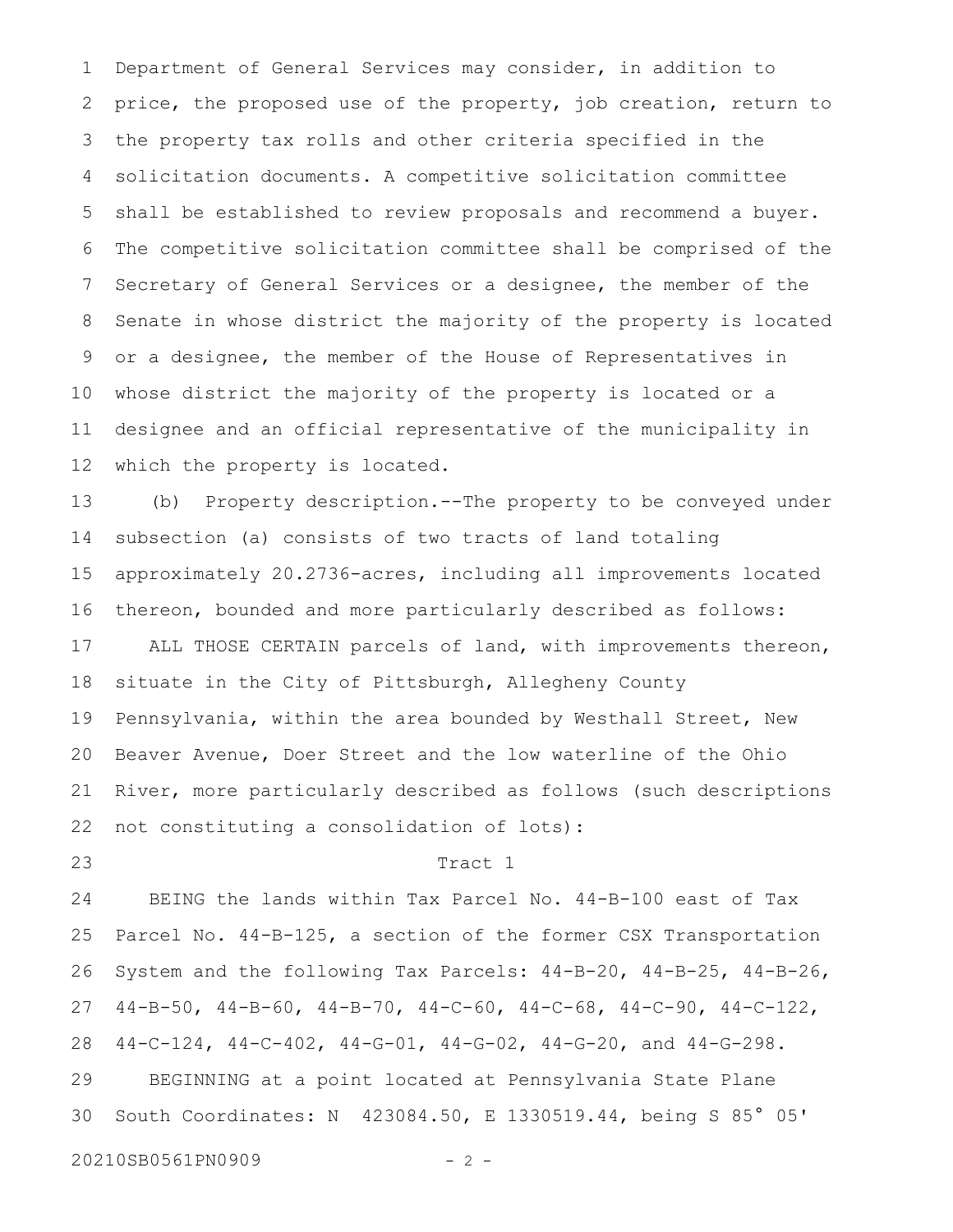23" W a distance of 67.13 feet from a City of Pittsburgh monument in the sidewalk on the south side of Westhall Street, said point also being on the southern right-of-way line of Westhall Street, having a width of 50 feet, and being the northeastern most corner of the line of lands now or formerly of the City of Pittsburgh, Tax ID No. 44-B-125 and previously a portion of the CSX Transportation System, and being the northwestern most corner of the lands herein described, and being the point of beginning; thence along the southern rightof-way of Westhall Street the following three courses and distances: 1 2 3 4 5 6 7 8 9 10 11

N 89° 14' 55" E a distance of 671.46 feet to a point; N 89° 14' 55" E a distance of 48.62 feet along the northern line of Tax Parcel 44-C-124 to a point; N 89° 14' 55" E a distance of 139.20 feet along the northern line of Tax Parcel 44-C-122 to a point; Thence by a curve to the right following the right-of-way transition between Westhall Street and New Beaver Avenue, having a radius of 25.00 feet, an arc length of 40.76 feet, and a chord bearing S 44° 02' 30" E a distance of 36.39 feet to a point; Thence along the right-of-way of New Beaver Avenue, having a variable width, the following five courses and distances: 12 13 14 15 16 17 18 19 20 21 22

By a curve to the left along the eastern line of Tax Parcel 44-C-122 having a radius of 722.88 feet, an arc length of 126.15 feet, and a chord bearing S 02° 19' 53" E a distance of 125.99 feet to a point; By a curve to the left along the eastern line of Tax Parcel 44-C-60 having a radius of 722.88 feet, an arc length of 82.56 feet, and a chord bearing S 10° 36' 08" E a distance of 82.52 feet to a point; 23 24 25 26 27 28 29 30

20210SB0561PN0909 - 3 -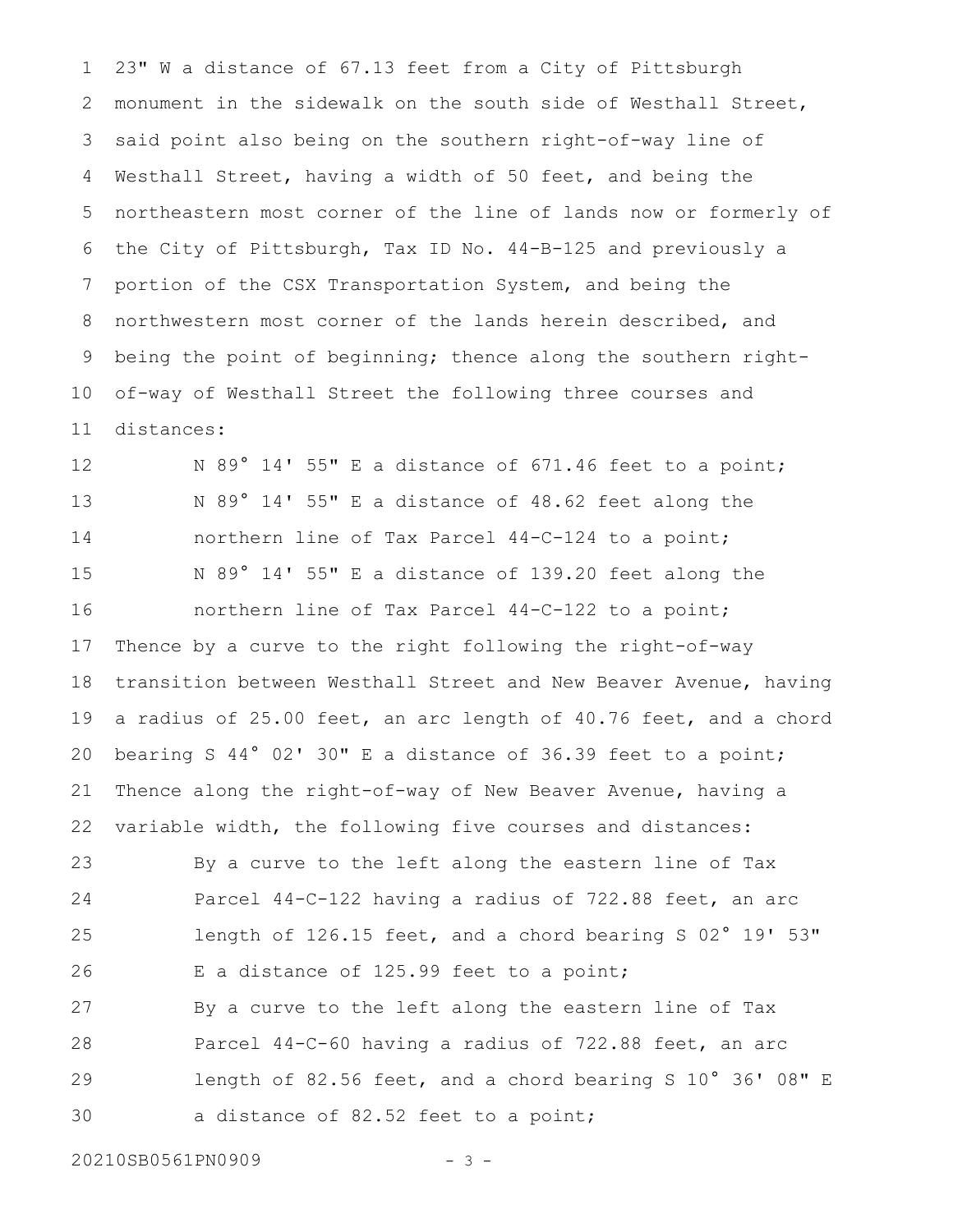By a curve to the left along the eastern line of Tax Parcel 44-C-90 having a radius of 1035.00 feet, an arc length of 234.83 feet, and a chord bearing S 20° 23' 10" E a distance of 234.33 feet to a point; Continuing along the eastern line of Tax Parcel 44-C-90, S 26° 53' 10" E a distance of 227.22 feet to a point; S 26° 53' 10" E along the eastern line of Tax Parcel 44- G-20 a distance of 266.20 feet to a point; Thence by a curve to the right following the right-of-way transition between New Beaver Avenue and Doerr Street, having a radius of 25.00 feet, an arc length of 45.52 feet, and a chord bearing S 25° 16' 24" W a distance of 39.49 feet to a point; Thence along the northern right of way of Doerr Street, having a width of 50 feet, the following five courses: 1 2 3 4 5 6 7 8 9 10 11 12 13 14

S 77° 25' 57" W a distance of 171.42 feet along the southern line of Tax Parcel 44-G-20 to a point; S 77° 25' 57" W a distance of 173.45 feet along the southern line of Tax Parcel 44-G-298 to a point; S 77° 25' 57" W a distance of 59.31 feet along the southern line of Tax Parcel 44-B-100 to a point; S 77° 25' 57" W a distance of 153.00 feet along the southern line of Tax Parcel 44-G-1 to a point; S 77° 25' 57" W a distance of 285.88 feet along the southern line of Tax Parcel 44-B-100 to a point; Thence along the line of lands now or formerly of the City of Pittsburgh, Tax Parcel No. 44-B-125, formerly a part of the CSX Transportation System and now functioning as a walking trail, the following three courses and distances: 15 16 17 18 19 20 21 22 23 24 25 26 27 28 29

Thence by a curve to the right having a radius of 1117.56 30

20210SB0561PN0909 - 4 -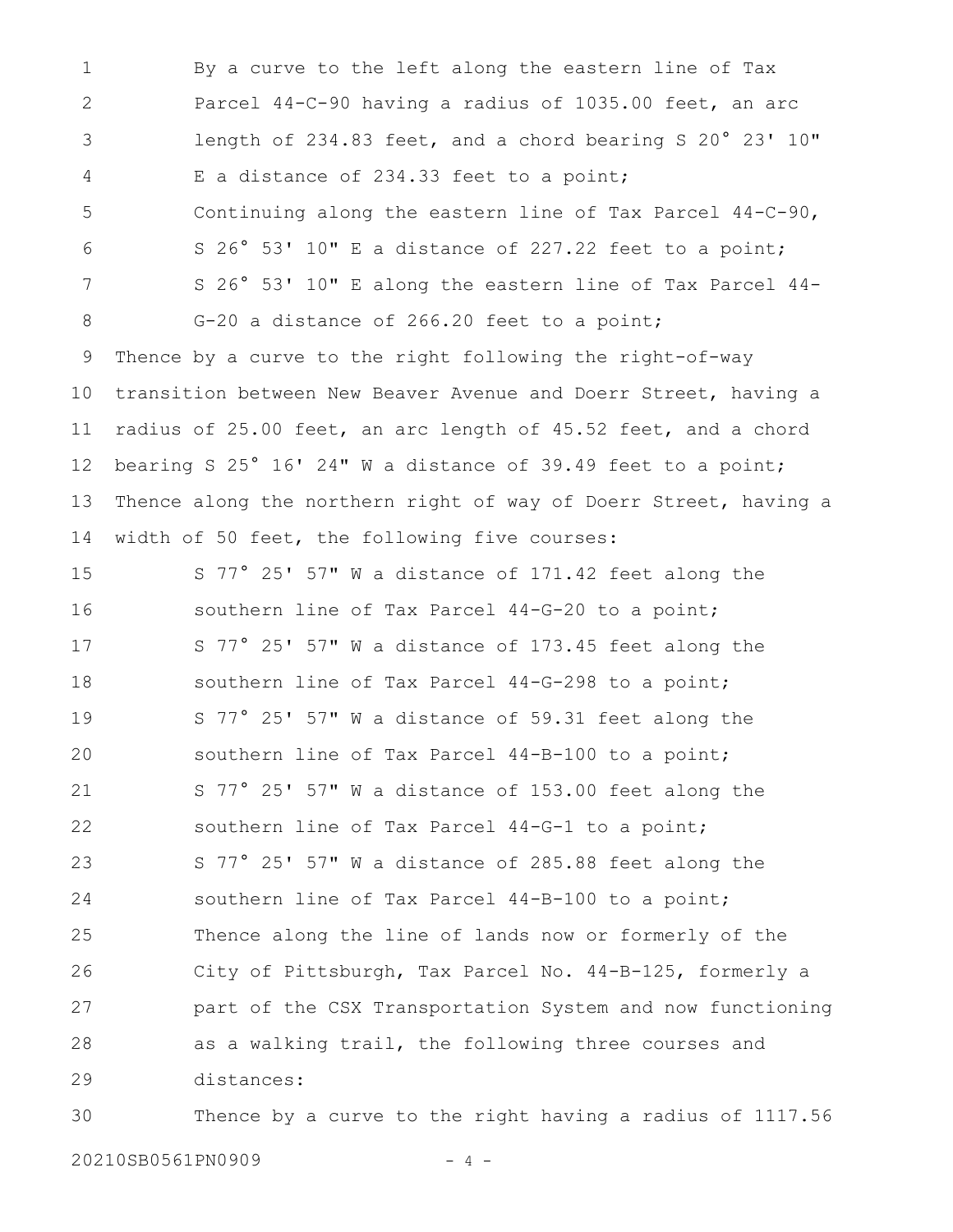feet, an arc length of 256.41 feet, and a chord bearing N 31° 29' 36" W a distance of 255.85 feet to a point; Thence by a curve to the right having a radius of 1516.99 feet, an arc length of 300.34 feet, and a chord bearing N 20° 05' 33" W a distance of 299.85 feet to a point; N 12° 29' 42" W a distance of 615.58 feet to a point being the Point of Beginning. 1 2 3 4 5 6 7

Containing: 923,257 S.F. or 21.1951 Acres 8

EXCEPTING out from this description Tax Parcel No. 44-C-122, presently owned by the Commonwealth of Pennsylvania Department of Transportation, bounded and described as follows: 9 10 11

BEGINNING at a point being the northwestern corner of the lands described here, and the northeastern corner of lands now or formerly of the Commonwealth of Pennsylvania, Tax Parcel 44- C-124, and being a point of the southern right-of-way of Westhall Street, having a width of 50 feet, and being shown as 'POB 11' on the plan SCI Pittsburgh Boundary Survey of 2017; thence continuing along the Westhall Street right-of-way N 89° 14' 55" E a distance of 139.20 feet to a point; thence by a curve to the right following the right-of-way transition between Westhall Street and New Beaver Avenue, having a radius of 25.00 feet, an arc length of 40.76 feet, and a chord bearing S 44° 02' 30" E a distance of 36.39 feet to a point; thence along the right-of-way of New Beaver Avenue, having a variable width by a curve to the left having a radius of 722.88 feet, an arc length of 126.15 feet, and a chord bearing S 02° 19' 53" E a distance of 125.99 feet to a point; thence following the northern line of Tax Parcel 44-C-60, S 89° 03' 40" W a distance of 132.73 feet to a point; thence along the eastern line of Tax Parcel 44-C-122, N 13° 36' 47" W a distance of 156.80 feet to the point of 12 13 14 15 16 17 18 19 20 21 22 23 24 25 26 27 28 29 30

20210SB0561PN0909 - 5 -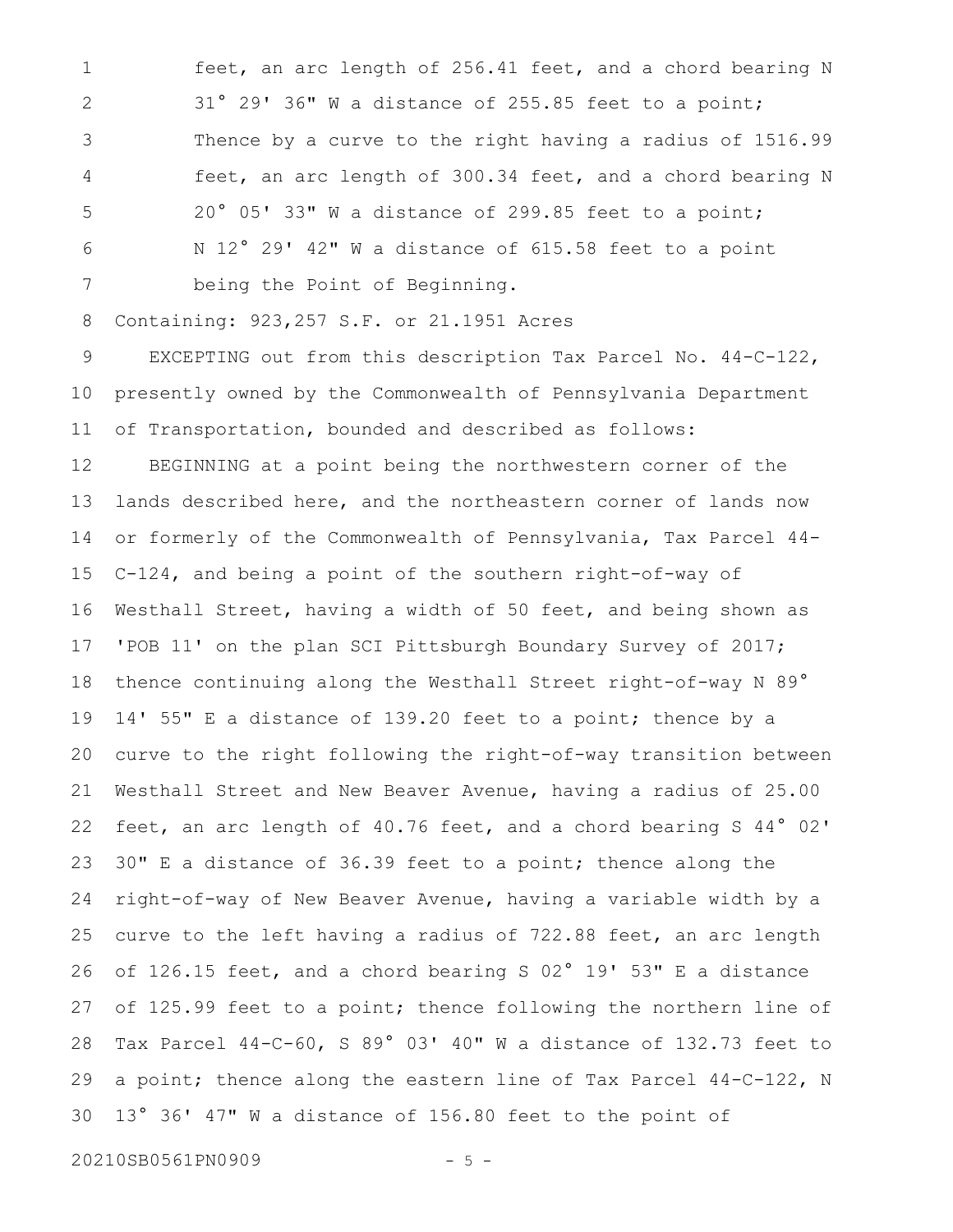beginning. 1

Containing 22,254 S.F. or 0.5109 Acres. 2

ALSO EXCEPTING out Tax Parcel No. 44-G-298, presently owned by the Allegheny County Industrial Development Authority, bounded and described as follows: 3 4 5

BEGINNING at a point being the southwestern corner of the lands described here, and the southeastern corner of lands now or formerly of the Commonwealth of Pennsylvania, Tax Parcel 44- B-100, and being a point on the northern right-of-way line of Doerr Street feet, and being shown as 'POB 17' on the plan SCI Pittsburgh Boundary Survey of 2017: thence along the eastern line of Tax Parcel 44-B-100 N 12° 40' 25" W a distance of 288.20 feet to a point; thence along the southern line of Tax Parcel 44-C-68, N 77° 10' 34" E a distance of 100.00 feet to a point; thence along the southern line of Tax Parcel 44-B-100, N 77° 10' 34" E a distance of 0.30 feet to a point; thence along the western line of Tax Parcel No. 44-G-20, S 26° 53' 10" E a distance of 297.91 feet to a point; thence along the northern line of Doerr Street S 77° 25' 57" W a distance of 173.45 feet to the point of beginning. 6 7 8 9 10 11 12 13 14 15 16 17 18 19 20

Containing: 39,486 S.F. or 0.9065 Acres. 21

22

#### Tract 2

BEING the lands within Tax Parcel No. 44-B-100 bounded on the east by Tax Parcel No. 44-B-125, a section of the former CSX Transportation System, bounded on the south by the southern right-of-way line of Doerr Street having a width of 50 feet, bounded on the west by the low water line of the Ohio River, and bounded on the north by the southern right-of-way line of Westhall Street having a width of 50 feet, and more particularly described as follows: 23 24 25 26 27 28 29 30

20210SB0561PN0909 - 6 -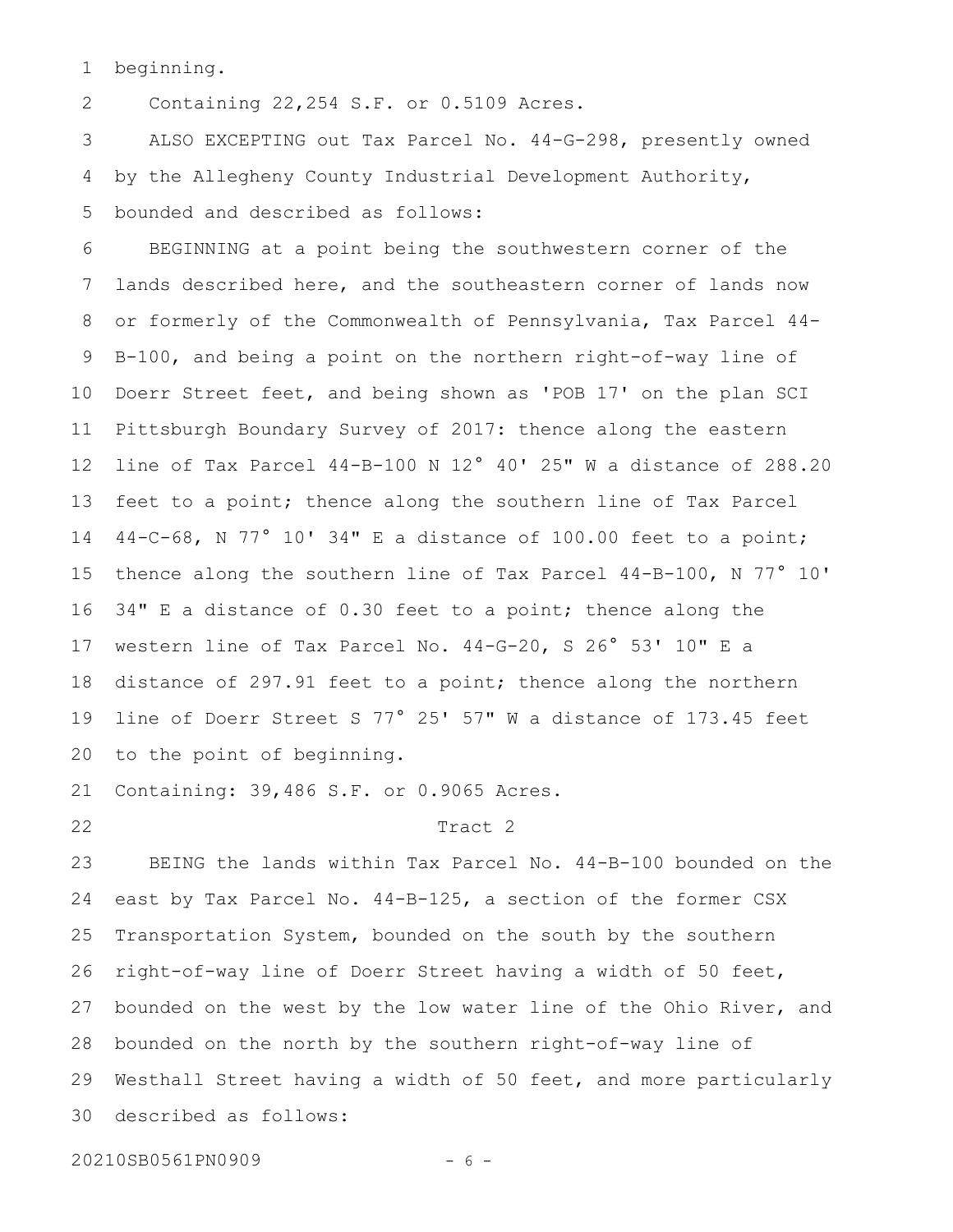BEGINNING at a point, being the point of beginning for Tract 1 above, located at Pennsylvania State Plane South Coordinates: N 423084.50, E 1330519.44, being S 85° 05' 23" W a distance of 67.13 feet from a City of Pittsburgh monument in the sidewalk on the south side of Westhall Street, thence from the Tract 1 point of beginning, S 89° 14' 55" W a distance of 15.32 feet from to the true point of beginning for Tract 2, also being located at Pennsylvania State Plane South Coordinates: N 423084.30, E 1330504.12, and being the northeastern most corner of the lands herein described, and being a point on the southern right-of-way line of Westhall Street, having a width of 50 feet, and being the northwestern most corner of the line of lands now or formerly of the City of Pittsburgh, Tax ID No. 44-B-125 previously a portion of the CSX Transportation System; thence from said True Point of Beginning along the western line of Tax Parcel No. 44-B-125 the following three courses and distances: S 12° 29' 42" E a distance of 617.49 feet to a point; By a curve to the left having a radius of 1525.63 feet, an arc length of 304.93 feet, and a chord bearing S 20° 02' 59" E a distance of 304.43 feet to a point; By a curve to the left having a radius of 1132.93 feet, an arc length of 308.48 feet, and a chord bearing S 32° 43' 45" E a distance of 307.52 feet to a point; Thence along the southern right-of-way line of Doerr Street, having a width of 50 feet, S 77° 25' 57" W a distance of 27.99 feet to a point; Thence along the low water line of the Ohio River the following four courses and distances: By a curve to the right having a radius of 1806.62 feet, 1 2 3 4 5 6 7 8 9 10 11 12 13 14 15 16 17 18 19 20 21 22 23 24 25 26 27 28 29

an arc length of 561.64 feet, and a chord bearing N 26° 30

20210SB0561PN0909 - 7 -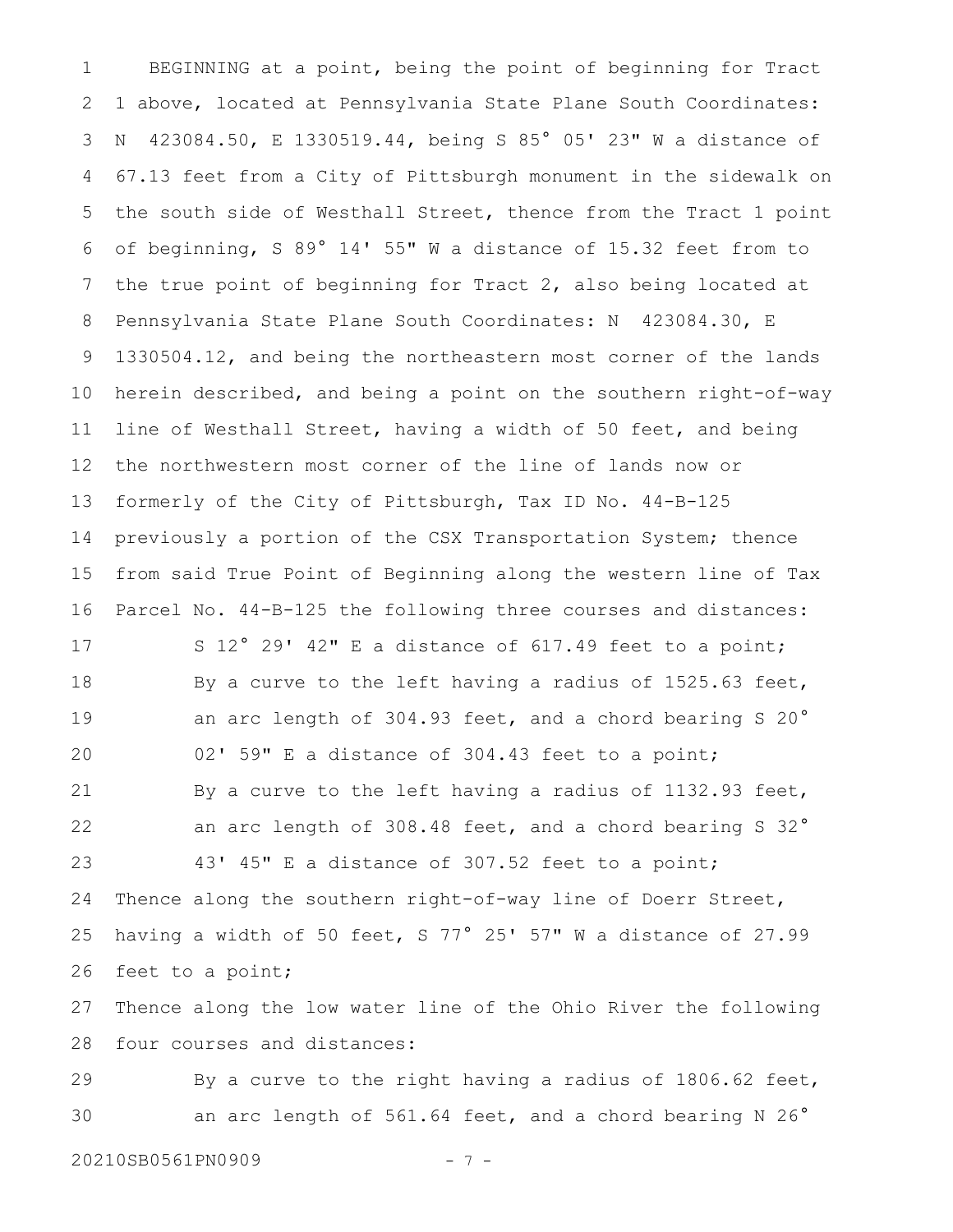06' 33" W a distance of 559.38 feet to a point; N 12° 23' 51" W a distance of 265.87 feet to a point; N 14° 11' 44" W a distance of 265.28 feet to a point; By a curve to the left having a radius of 356.28, an arc length of 153.59 feet, and a chord bearing N 28° 44' 29" W a distance of 152.41 feet to a point; Thence along the southern right-of-way line of Westhall Street, having a width of 50 feet, N 89° 14' 55" E a distance of 64.69 feet to a point being the true point of beginning Containing: 21,603 S.F. or 0.4959 Acres. Total of Tract 1 and Tract 2 is 944,860 S.F. or 21.6910 Acres. Total of Tract 1 and Tract 2 (Less 44-C-122 and 44-G-298) is 883,120 S.F. or 20.2736 Acres. Bearings based on the Pennsylvania State Plane South Coordinate System. This description prepared by Paul J. Neff, PLS of Pedersen & Pedersen, Inc., based on the 2017 survey for DGS SCI as shown on the plan SCI Pittsburgh Boundary Survey of 2017. These descriptions do not constitute a Lot Consolidation of the Commonwealth's properties. (c) Conditions.--The following apply: (1) The conveyance authorized under this section shall be made under and subject to the condition, which shall be contained in the deed of conveyance, that no portion of the property conveyed shall be used as a licensed facility, as defined in 4 Pa.C.S. § 1103 (relating to definitions), or any 1 2 3 4 5 6 7 8 9 10 11 12 13 14 15 16 17 18 19 20 21 22 23 24 25

20210SB0561PN0909 - 8 -

26

27

28

29

30

Should the grantee, its successors or assigns permit any

other similar type of facility authorized under State law.

The condition shall be a covenant running with the land and

shall be binding upon the grantee, its successors or assigns.

portion of the property authorized to be conveyed by this act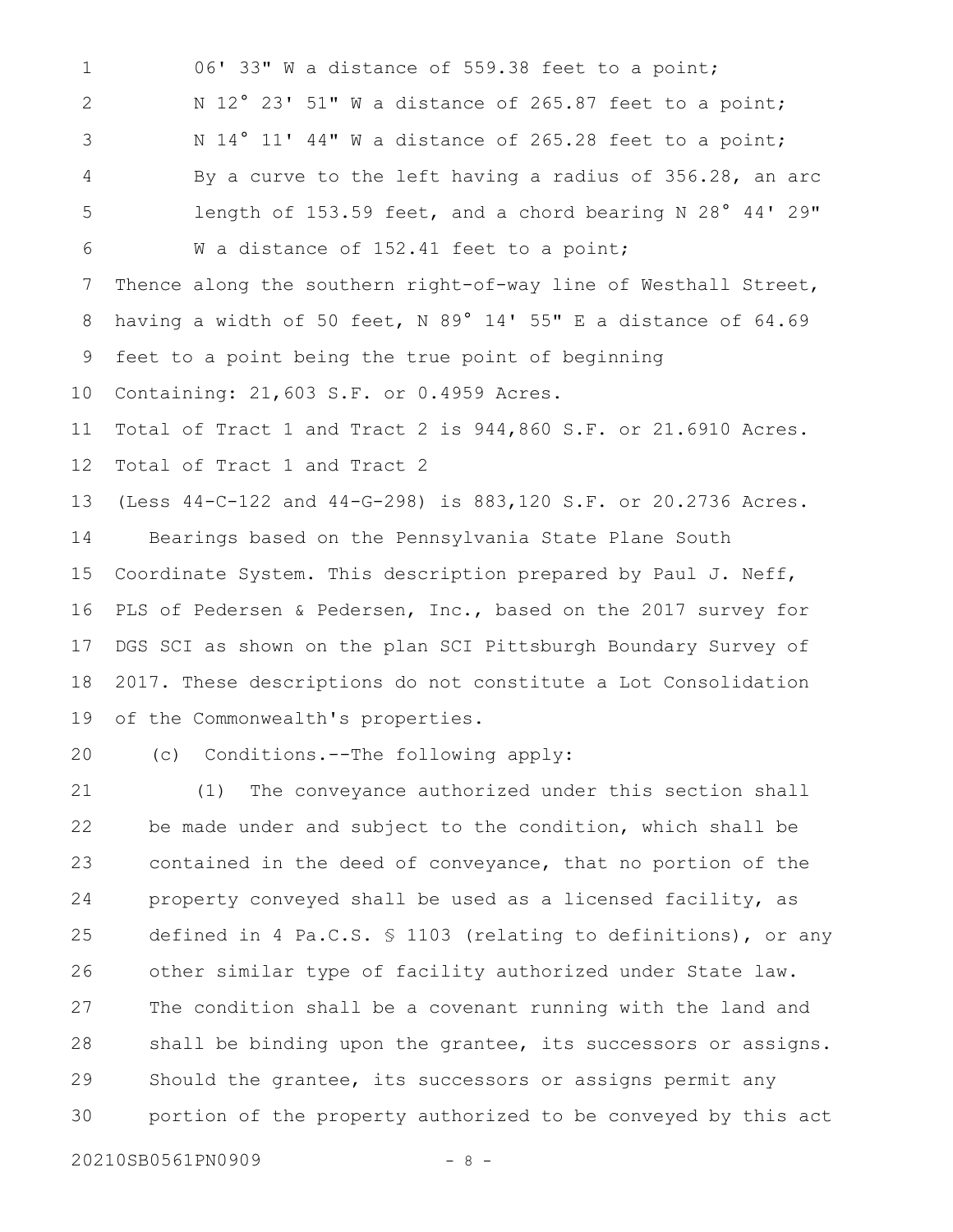to be used in violation of this subsection, the title shall immediately revert to and revest in the grantor. 1 2

(2) The conveyance shall be made under and subject to all lawful and enforceable easements, servitudes and rights of others, including, but not confined to, streets, roadways and rights of any telephone, telegraph, water, electric, gas or pipeline companies, as well as under and subject to any lawful and enforceable estates or tenancies vested in third persons appearing of record, for any portion of the land or improvements erected thereon. 3 4 5 6 7 8 9 10

(d) Deed of conveyance.--The conveyance shall be by Special Warranty Deed executed by the Secretary of General Services in the name of the Commonwealth of Pennsylvania. 11 12 13

(e) Restrictions.--The Secretary of General Services may impose any covenants, conditions or restrictions on the property described under subsection (b) at settlement as determined to be in the best interests of the Commonwealth. 14 15 16 17

(f) Costs and fees.--Costs and fees incidental to this conveyance shall be borne by the grantee. 18 19

(g) Proceeds.--The proceeds from the sale shall be deposited into the General Fund. 20 21

SECTION 2. CONVEYANCE IN CITY OF PITTSBURGH, ALLEGHENY COUNTY. **<--** (A) AUTHORIZATION.--THE DEPARTMENT OF GENERAL SERVICES, WITH THE APPROVAL OF THE DEPARTMENT OF CORRECTIONS AND THE GOVERNOR, IS HEREBY AUTHORIZED ON BEHALF OF THE COMMONWEALTH OF PENNSYLVANIA TO GRANT AND CONVEY, FOR \$140,000, THE TRACT OF LAND DESCRIBED UNDER SUBSECTION (B), TOGETHER WITH ANY BUILDINGS, STRUCTURES OR IMPROVEMENTS THEREON, SITUATE IN THE CITY OF PITTSBURGH, ALLEGHENY COUNTY, TO ALEXANDER DELMONT BARD AND MELISSA MARIE BARD. 22 23 24 25 26 27 28 29 30

20210SB0561PN0909 - 9 -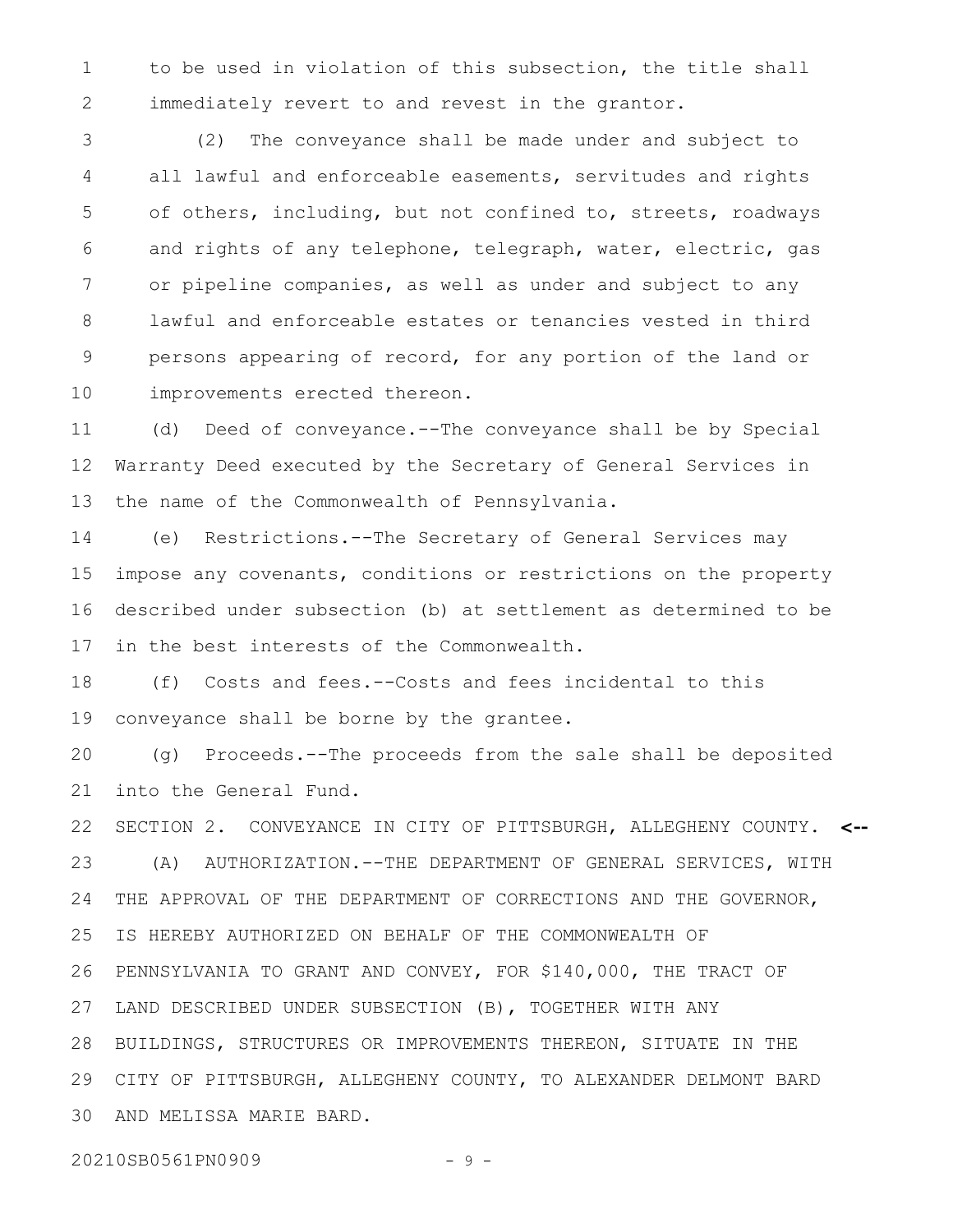(B) PROPERTY DESCRIPTION.--THE PROPERTY TO BE CONVEYED UNDER SUBSECTION (A) CONSISTS OF ONE TRACT OF APPROXIMATELY 0.16- ACRES OF LAND AND IMPROVEMENTS LOCATED THEREON, BOUNDED AND MORE PARTICULARLY BOUNDED AND DESCRIBED AS FOLLOWS: 1 2 3 4

BEGINNING AT A POINT ON THE WESTERLY SIDE OF SHADELAND (FORMERLY GEYER) AVENUE AT THE DIVIDING LINE BETWEEN LOTS NOS. 21 AND 20 IN SAID PLAN; THENCE ALONG SAID WESTERLY SIDE OF SHADELAND AVENUE, SOUTH 8 DEGREES 15 MINUTES EAST, A DISTANCE OF 49.0 FEET TO A POINT; THENCE SOUTH 81 DEGREES 45 MINUTES WEST, AND PARALLEL WITH THE DIVIDING LINE BETWEEN SAID LOTS NOS. 21 AND 20, A DISTANCE OF 125 FEET TO A POINT; THENCE NORTH 6 DEGREES 15 MINUTES WEST AND PARALLEL WITH SAID SHADELAND AVENUE, A DISTANCE OF 49.0 FEET TO THE DIVIDING LINE BETWEEN LOTS NOS. 21 AND 20 IN SAID PLAN; AND THENCE NORTH 81 DEGREES 45 MINUTES EAST, ALONG THE DIVIDING LINE BETWEEN LOTS NOS. 21 AND 20, A DISTANCE OF 125 FEET TO THE PLACE OF BEGINNING. BEGINNING AT A POINT AT THE INTERSECTION OF LOTS NOS. 2, 3, 20 AND 21 IN SAID PLAN SAID POINT BEING DISTANT 142.5 FEET EASTWARDLY MEASURED ALONG THE DIVIDING LINE BETWEEN LOTS NOS. 2 AND 3 IN SAID PLAN FROM THE EASTERLY SIDE OF MCCLURE AVENUE; THENCE ALONG THE DIVIDING LINE BETWEEN LOTS NOS. 20 AND 21 IN SAID PLAN; EASTWARDLY, 17.5 FEET TO LINE OF LAND OF LENORE SCHWERD GETTY; THENCE ALONG SAID LAND, SOUTHWARDLY, 49.0 FEET TO LINE OF LAND OF IRENE SCHWERD FISHER; THENCE ALONG SAID LAND, PARALLEL WITH THE DIVIDING LINE BETWEEN LOTS NOS. 20 AND 21 IN 2 SAID PLAN, WESTWARDLY 17.5 FEET TO THE DIVIDING LINE BETWEEN LOTS NOS. 3 AND 20 IN SAID PLAN; THENCE ALONG SAID DIVIDING LINE, NORTHWARDLY, 49.0 FEET TO THE PLACE OF BEGINNING. THE ABOVE TWO DESCRIBED PARCELS TOGETHER MAKE A LOT 49 FEET, MORE OR LESS, FRONTING ON THE WESTERLY SIDE OF SHADELAND AVENUE AND EXTENDING 305 6 7 8 9 10 11 12 13 14 15 16 17 18 19 20 21 22 23 24 25 26 27 28 29

20210SB0561PN0909 - 10 -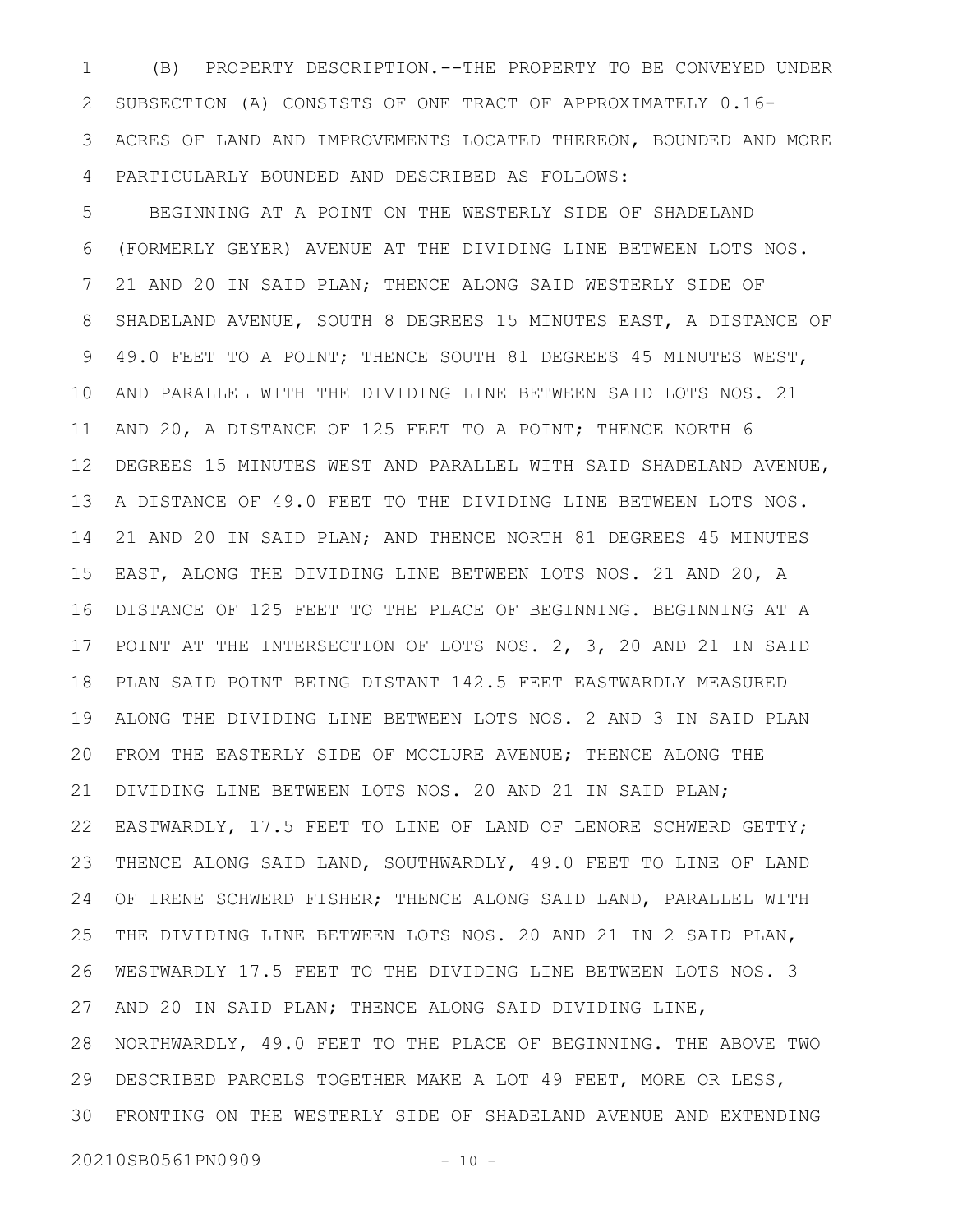BACK THEREFROM A UNIFORM WIDTH OF 49 FEET TO A UNIFORM DEPTH OF 142.5 FEET, AND HAVING ERECTED THEREON A TWO AND ONE-HALF STORY BRICK BUILDING ON THE EASTERLY PORTION AND A STUCCO GARAGE ON THE WESTERLY PORTION THEREOF, SAID LOT IN ITS ENTIRETY BEING DESIGNATED AS BLOCK NO. 75-D, LOT NO. 136 IN THE ALLEGHENY COUNTY DEED REGISTRY RECORDS, AND BEING THE SAME PREMISES WHICH LENORA SCHWERD GETTY, ALSO KNOWN AS LENORE SCHWERD GETTY, WIDOW, BY DEED DATED APRIL 18, 1947, AND RECORDED IN ALLEGHENY COUNTY RECORDER'S OFFICE IN DEED BOOK, VOLUME 2944, AT PAGE 402, GRANTED AND CONVEYED UNTO JAMES J. CARSON AND MARGARET HALL-OWENS CARSON, AS JOINT TENANTS WITH THE RIGHT OF SURVIVORSHIP, THE SAID JAMES J. CARSON AND MARGARET HALL-OWENS CARSON, BEING THE NAMED GRANTORS HEREIN. BEING TAX PARCEL NO. 75-D-136. BEING THE SAME PREMISES CONVEYED TO THE COMMONWEALTH OF PENNSYLVANIA, BY DEED, DATED JUNE 2, 1952 AND RECORDED JUNE 26, 1952, IN ALLEGHENY COUNTY IN DEED BOOK VOLUME 3172, PAGE 712. 1 2 3 4 5 6 7 8 9 10 11 12 13 14 15 16

(C) REQUIREMENT FOR CONVEYANCE.--THE CONVEYANCE SHALL BE MADE UNDER AND SUBJECT TO ALL LAWFUL AND ENFORCEABLE EASEMENTS, SERVITUDES AND RIGHTS OF OTHERS, INCLUDING, BUT NOT CONFINED TO, STREETS, ROADWAYS AND RIGHTS OF ANY TELEPHONE, TELEGRAPH, WATER, ELECTRIC, GAS OR PIPELINE COMPANIES, AS WELL AS UNDER AND SUBJECT TO ANY LAWFUL AND ENFORCEABLE ESTATES OR TENANCIES VESTED IN THIRD PERSONS APPEARING OF RECORD, FOR ANY PORTION OF THE LAND OR IMPROVEMENTS ERECTED THEREON. 17 18 19 20 21 22 23 24

(D) DEED.--THE DEED OF CONVEYANCE SHALL BE BY SPECIAL WARRANTY DEED AND SHALL BE EXECUTED BY THE SECRETARY OF GENERAL SERVICES IN THE NAME OF THE COMMONWEALTH OF PENNSYLVANIA. 25 26 27

(E) COVENANTS, CONDITIONS AND RESTRICTIONS.--THE SECRETARY OF GENERAL SERVICES MAY IMPOSE ANY COVENANTS, CONDITIONS OR 30 RESTRICTIONS ON THE PROPERTY DESCRIBED UNDER SUBSECTION (B) AT 28 29

20210SB0561PN0909 - 11 -